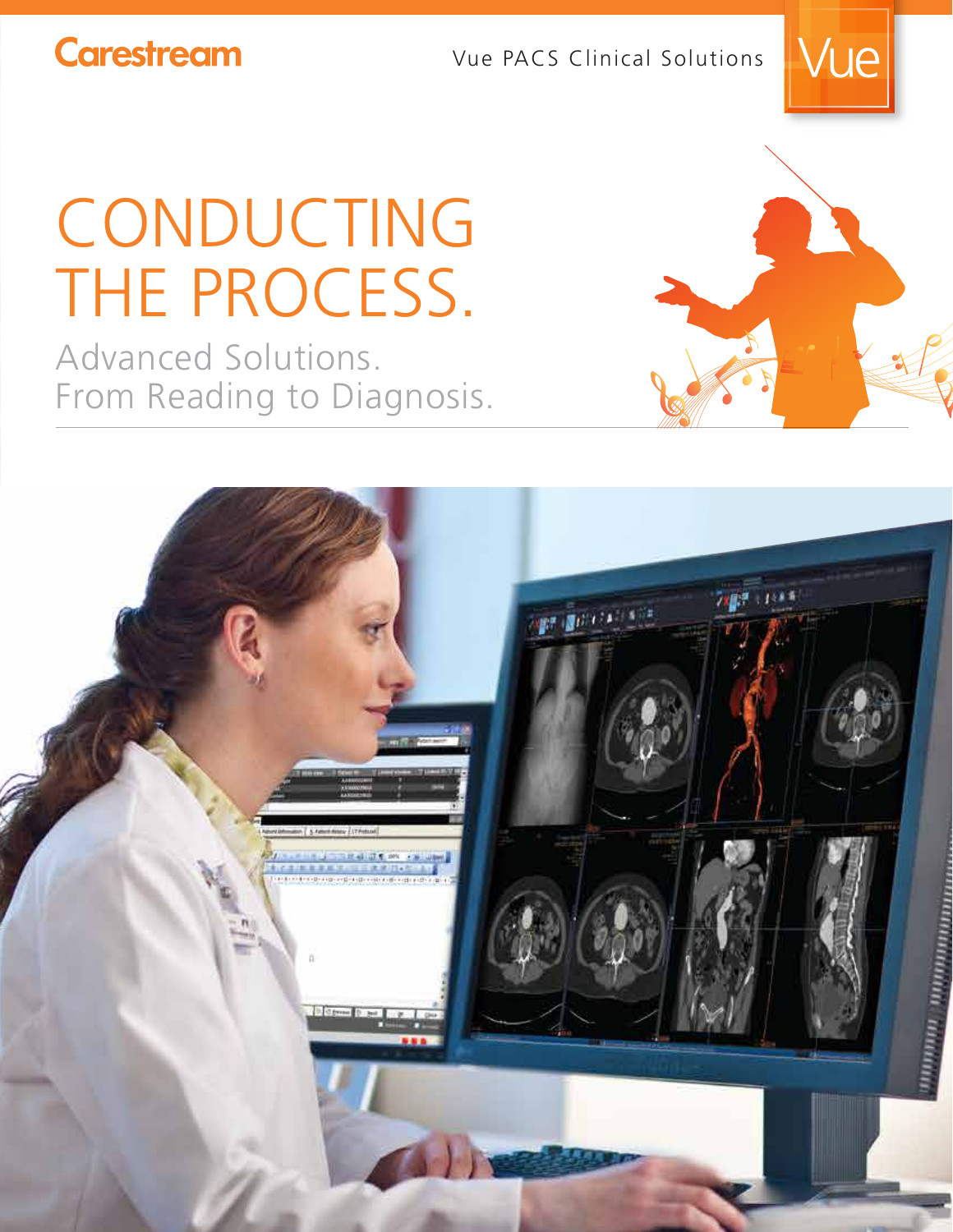# PUTTING YOU IN COMPLETE CONTROL.

With a few simple gestures, a symphony conductor brings the many instruments in an orchestra into  $harmony - for a unified, compelling performance.$ 

With Vue PACS, a radiologist experiences much the same feeling. Vue puts you in control of all the advanced solutions you need – right at your fingertips, in a single workstation – to help you turn in a brilliant performance of your own... a fast, accurate and confident diagnosis.

Only Carestream provides such a comprehensive set of tools that function just as native solutions do. Otherwise, accessing them would require moving between dedicated workstations or applications for the various specialties.

Deployed on-site or in a Carestream-hosted Cloud, Vue PACS and its clinical solutions can meet your most stringent demands today – and accommodate future growth and expansion while protecting your investment from technology obsolescence.

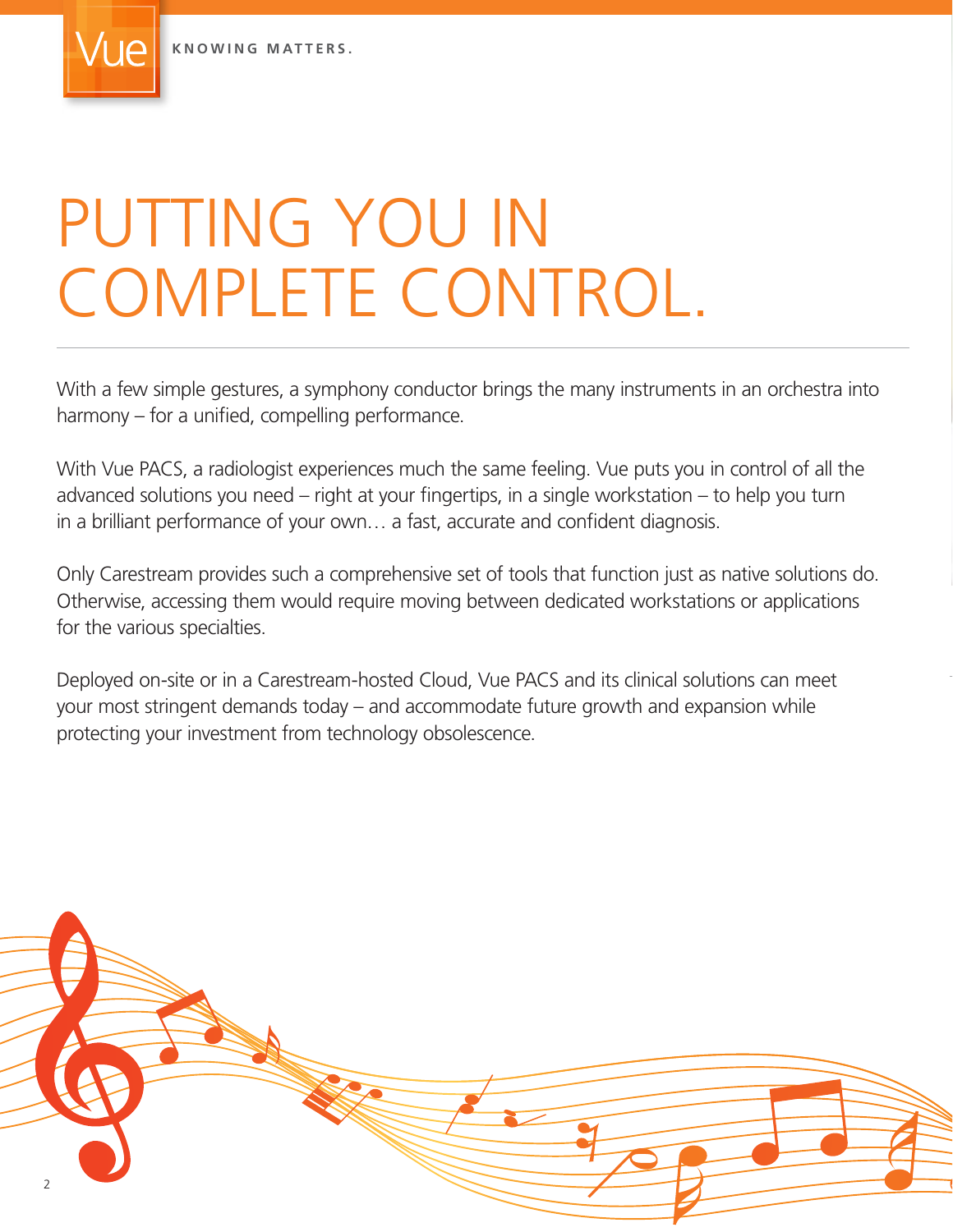

## ORCHESTRATING A HIGHER LEVEL OF CARE.

Here's another important thought: knowing the current state of radiology matters. Major change is underway, driven by several developing trends:

- The need to strengthen your affiliation with referring physicians and help them enhance their level of patient care, in order to preserve and expand your referrals.
- Plus, the pervasive trend of tying reimbursement to performance – making it essential for you to excel in meeting your targeted performance metrics.
- The ever-growing volume of data and complex clinical conditions.
- The focus on value-based performance to collaborate with other clinicians and design better clinical pathways.

Vue PACS, with its advanced clinical solutions, can support you in responding to these critical challenges. Vue allows you to add value to the services you provide. For example, the optional Vue Reporting Module can help you provide referring doctors with reports offering better data and greater insights – including embedded key images for side-by-side comparison, modality measurements, exam dosage information, tumor trending information in charts and graphs, and quantitative data from advanced post-processing such as vessel analysis.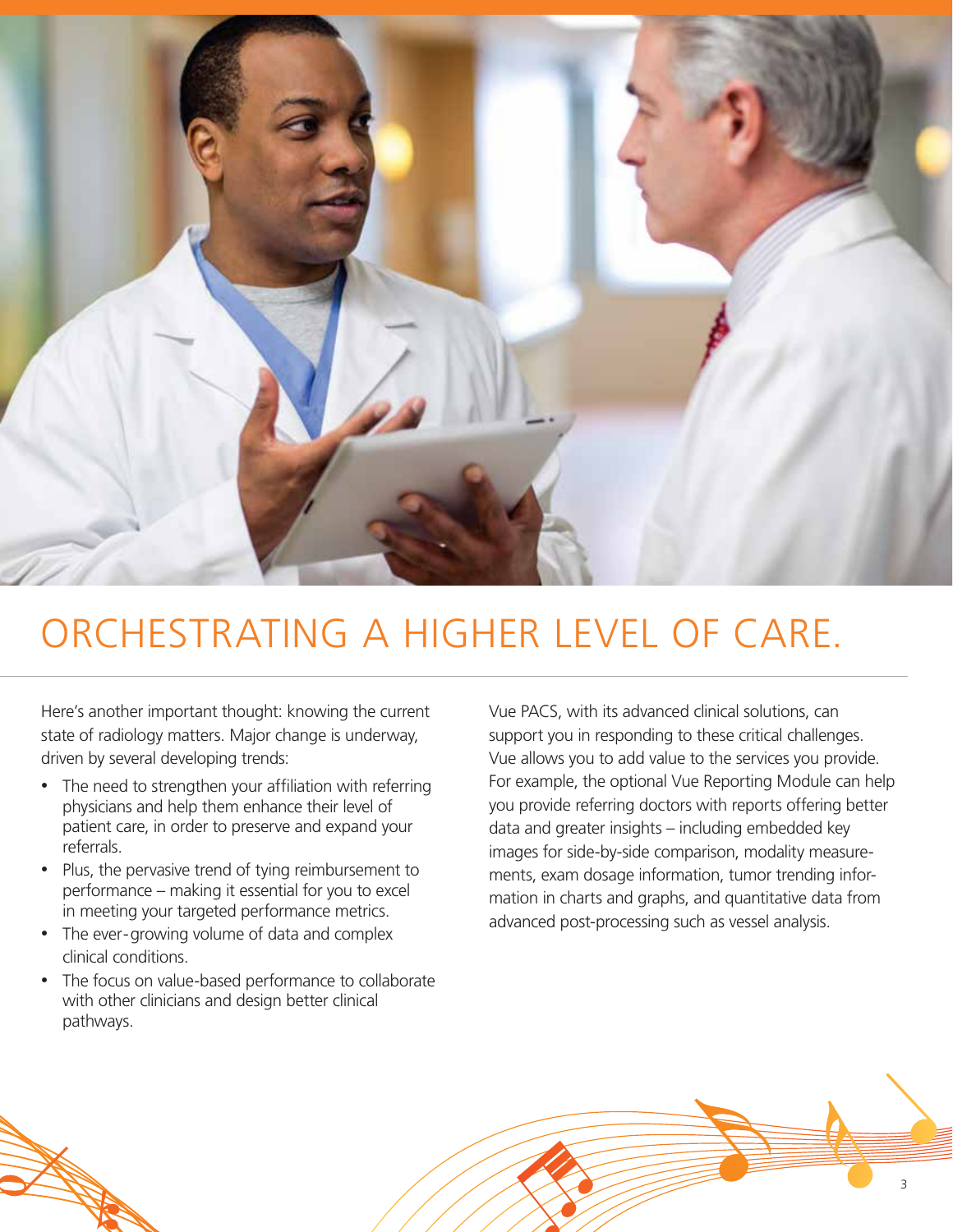## APPLICATIONS THAT HIT ALL THE RIGHT NOTES.

Vue PACS native applications give you powerful tools to read and diagnose with greater speed and precision than ever before. Many of these apps deliver unprecedented capabilities.



#### **The PowerViewer™**

Volumetric comparisons have never been so fast and easy. The Vue PACS volumetric PowerViewer enhances the traditional two-dimensional viewer and creates a single, virtual study with real-time 3D volumetric registration of all relevant studies (current and prior). This is all handled automatically within the viewer. The system also synchronizes views of the region of interest from multiple data sets.

The PowerViewer speeds interpretation and allows multiplanar reconstruction, vascular representation and volume rendering with one click of the mouse. It also ensures that post-processing functionalities are fully integrated into the radiologist's working environment.

Time-consuming interim steps such as changing workstations or extensive uploading of extensive imaging data are eliminated.

This all adds up to a faster interpretation process, while enhancing quality by reducing patient position errors between scans when using priors.



#### **Advanced 3D Imaging**

Vue PACS 3D imaging allows more efficient viewing and handling of huge data sets. The speed of our 3D protocols is nothing short of remarkable. So is the ease of use. You can create, modify and view 3D images without leaving the source data. Advanced 3D-processing tools embedded in the diagnostic viewing application leverage display protocols to preprocess studies and set up appropriate comparative environments with relevant priors.

You can display current and prior studies side-by-side, and apply 3D tools to both. Our 3D Analysis option includes maximum intensity projection (MIP), volume rendering and tissue definition. These capabilities and many others help create an optimal working environment for radiologists – and can generate productivity gains and cost savings for the hospital or enterprise.

Robust Vue PACS display protocols allow both 2D- and 3D-rendered images to be automatically displayed when the series is loaded – providing a summary view of the entire anatomy as well as cross-referencing images. You can apply an extensive array of protocols, including predefined MIP, MPR, volume rendered and other protocols as needed. This ability to work simultaneously with 2D and 3D images greatly simplifies comparative viewing.

In addition, a cross-referencing line automatically tracks the 3D rendering as images are scrolled in the 2D view. Automated one-click vessel analysis is available for major vessels. Alternatively, and for other vessels, an intuitive vesselanalysis wizard walks through the placement of seed points on either 2D or 3D images, resulting in the desired anatomical view.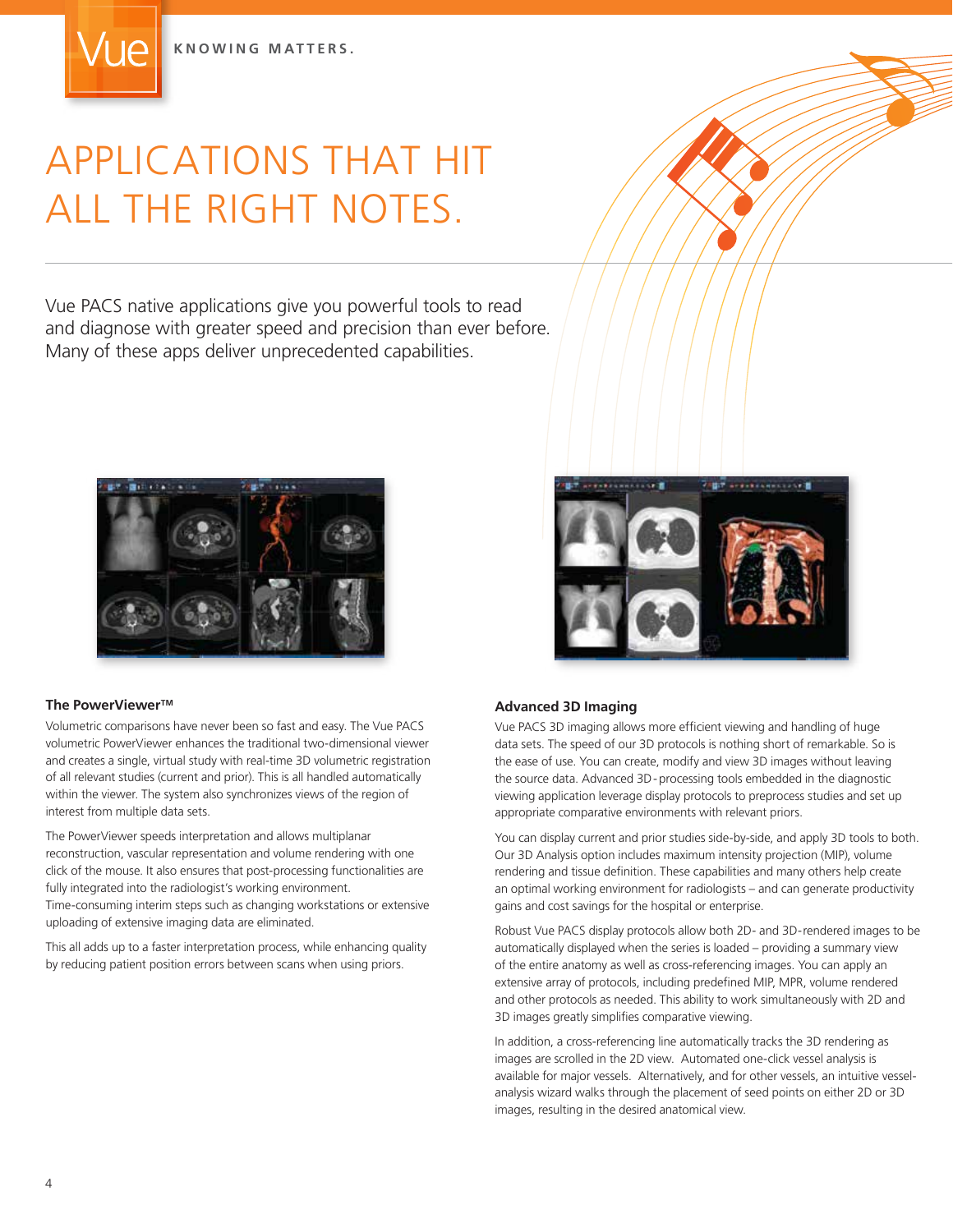

#### **Advanced 3D Imaging (cont.)**

**Multiplanar Reconstruction** (MPR) helps you with clearer visualization of organs, tissues and the relationships between them by reconstructing data in straight or curved cross-sectional planes, inclined to the original slice.

**Maximum Intensity Projection** (MIP) enhances contrast to let you view vascular structures and other high-density tissue more easily. Tools include swivel, roll, clipping planes, slabs and volume of interest.

**Minimum intensity projection** (MinIP) enhances contrast for clearer viewing of vascular structures, pulmonary tissue and airways, and other low-density tissue. Tools include swivel, roll, clipping planes, slabs and volume of interest. (This function allows viewing of airways, nasal sinuses, etc.)

**Volume Rendering** allows you to define color and opacity values to anatomy, creating an image you can view from any angle.

**Tissue Definition** defines 3D tissues using CT or MR volumetric data, helping enable clearer visualization of specific anatomy. Tissues can be shown or hidden during angio MIP image-viewing for better pathology visualization.

**Vessel Tracking** supports you in advanced vessel analysis with automatic, 3D, curved-path segmentation for panoramic or crosssection slicing of the aorta, renal arteries, neck vessels and more.

**Automatic Bone Removal** minimizes bone structures in images to give you a clearer view of soft tissue. You can opt to have it applied automatically or activate it with a simple mouse click. The sophisticated bone-removal algorithm works in the background, so you can continue your review until the process is completed.

**Volume Matching** builds a single, virtual study with real-time volume matching of all relevant studies, then automatically registers and synchronizes them with a single click.

#### **Oncology Reading Workflow**

Vue PACS oncology-reading workflow aids with tumor detection while reducing the time to read and report complex cases.

With the Vue PACS Lesion Management application, you can offer integrated follow-up for high-value exams requiring complex treatment planning – such as oncological exams.

Precise lesion measurement is critical for reliable evaluation of metastatic disease and faster assessment of patient response to cancer treatment. Traditional PACS cannot enable simple quantitative comparisons of historical exams – especially those imported from disparate PACS or modalities.

**Vue Lesion Management** accepts prior exam results as baseline images from thirdparty PACS and from numerous modalities. This tool provides the quantitative data that referring oncologists truly value – trending analysis, measurements, advanced anatomical bookmarking and more. It features a built-in reporting mechanism that automatically adds measurements and generates reports in accordance with international standards, such as REC!ST criteria.

With Carestream's unique **bookmarking capabilities,** lesion images and measurements are saved – helping to eliminate the need to repeat work. You can also extract prior bookmarks to help illuminate findings in the current study. Used with our PowerViewer, Vue Lesion Management can simplify the comparison between different data sets.

**Image Fusion** enables you to localize diagnostic information and assess pathologies such as tumors or neurological disorders. Image Fusion helps you evaluate disease progression and response to therapy. PET, SPECT, CT and MR datasets are automatically fused and volumetrically registered for better visualization of anatomic and metabolic information. Display layouts present dynamic MIPs, original images, and fused images across multiple time points for comparison. Additional tools to aid with assessment include color maps, SUV and measurement tools, synchronized manipulations, and bookmarking to catalog lesions and streamline future access.

**PET-CT** allows faster, easier rendering and image registration of PET/CT image volumes.

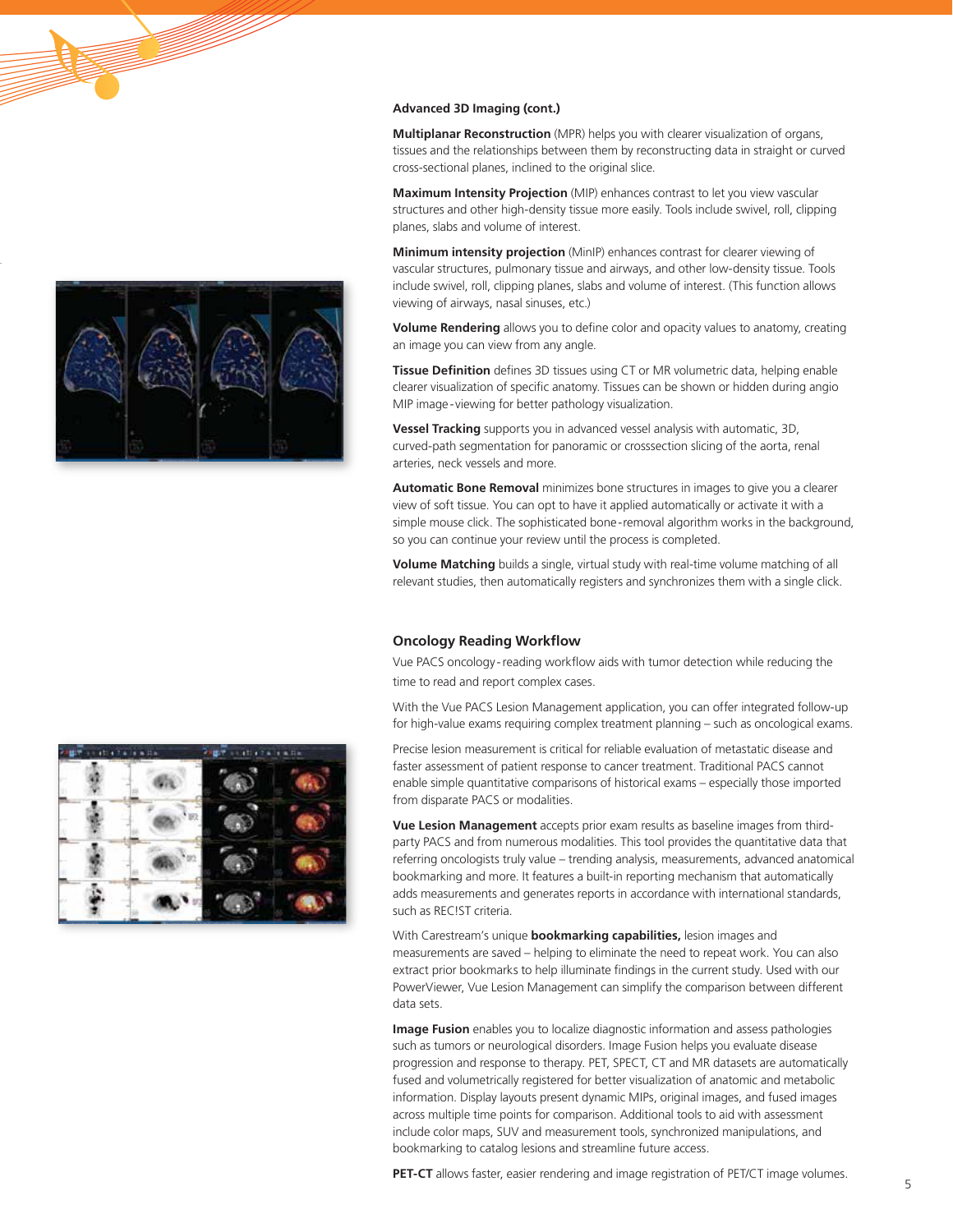# SPECIALTY APPS IN TUNE WITH YOUR NEEDS.



#### **Digital Mammography Reading Workflow**

Whether you're reading Digital Mammograms, Breast Ultrasound, Breast MRI, General Radiology or Digital Breast Tomosynthesis (DBT) exams, Vue PACS lets you do it all from a single desktop. Unique tools and workflow optimize the reading of both screening and diagnostic exams without any limitation to the types of procedures that can be compared simultaneously.

Many special capabilities are included. Mammography images are automatically same sized and positioned to minimize any manual manipulation. User configurable hanging protocols provide an efficient single click workflow with the ability to build full resolution image navigation and CAD into the sequence. Priors can be stacked and synchronously scrolled through for comparison.

**Digital Breast Tomosynthesis** images are read with ease using auto cine mode or self-paced scrolling. Slab mode and thickness presets provide better visualization of micro-calcifications and low-density findings. And you can easily save and catalog your markups and key images.

#### **CT Brain Perfusion**

CT Perfusion provides interactive tools for analyzing tissue flow (perfusion) and tissue blood volume. The Artrial Input Function (AIF), Venous Output Function (VOF) and Brain Centerline are automatically detected with the ability for manual correction by the user. Blood perfusion parameters are automatically calculated and displayed as a set of user friendly perfusion maps and perfusion tables summerizing the results.

#### **Cardiovascular Reading Workflow**

Cardiac review and analysis tools provide you with cross-sectional views of the heart axis, four chamber views, as well as panoramic and cross-sectional views of blood/cardiac vessels such as the left main artery (LMA), right coronary artery (RCA), left circumflex artery (LCX) and posterior descending artery (PDA). The calcium-scoring module helps you analyze calcified plaque in five main blood vessels of the heart, while the cage-removal function removes anatomy areas around the heart not required for cardiac viewing.

**Multiframe Display** lets you view NM, US and angiography (XA).

**Digital Subtraction** of angiography images enhances vascular and cardiovascular reading with improved visibility of blood vessels in a bony or dense tissue environment. It subtracts a pre-contrast image from post-contrast images to visualize the vascular anatomy and pathology.

**Native ECG** provides native viewing of 12-lead ECG waveforms to assess electrical and muscular functions of the heart. Comparison of current and prior ECGs helps ensure a comprehensive view. Various lead layouts and tools including line measurement, caliper, and gain/speed adjustments support accurate analysis.

**Echocardiography** Including 2D, Doppler M-Mode, and stress echocardiography offer native cardiology reading. Comprehensive offline measurement tools including distance, volume, velocity, pressure gradient, PR half time, slope, and others help provide additional analysis.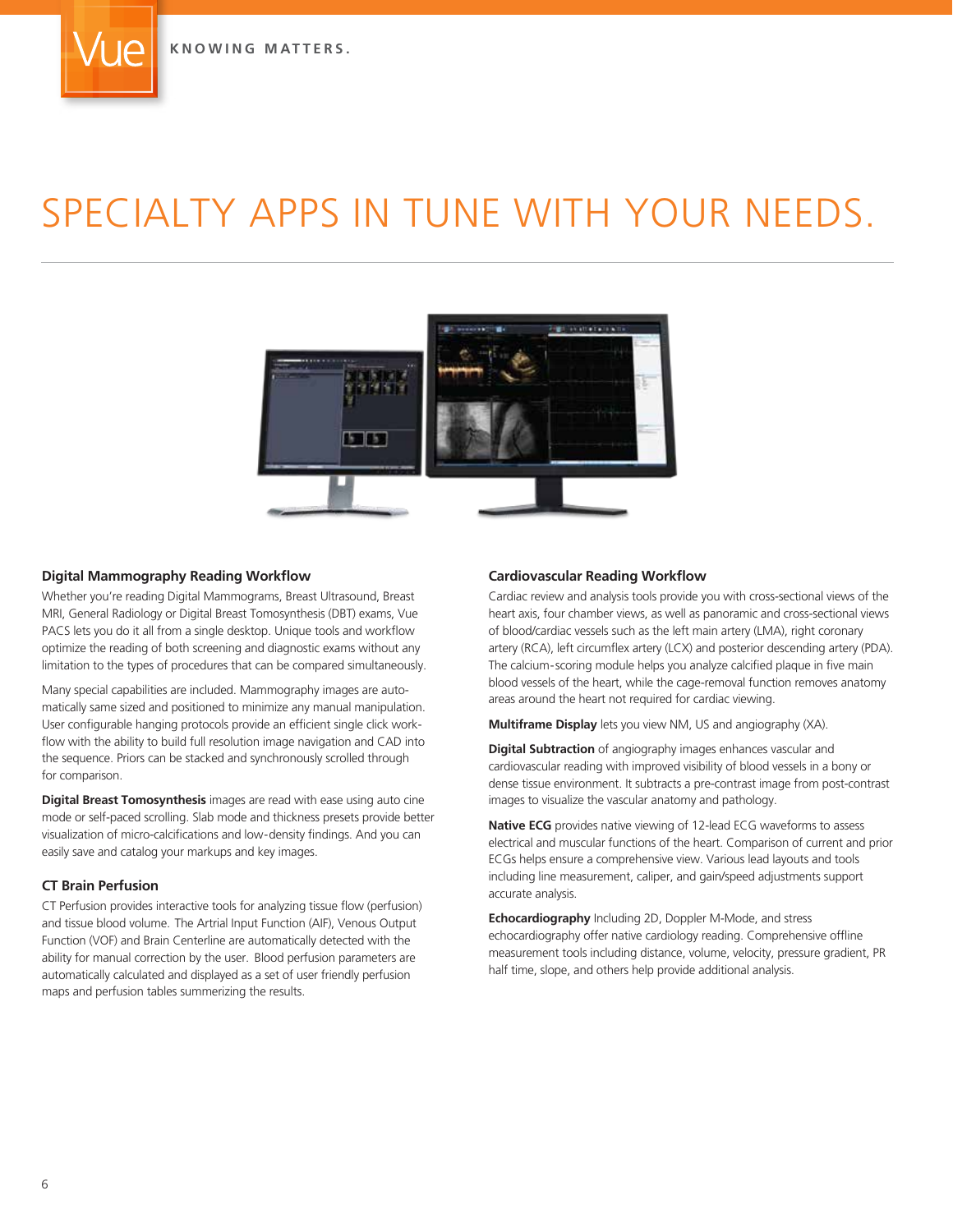### **BENEFITS** THROUGHOUT THE ENTERPRISE.

Each of the key stakeholders in your facility will discover specific advantages of Vue PACS and its clinical solutions.

### **RADIOLOGISTS**

- Ability to provide data-rich, insightful reports to referring doctors
- Greater productivity due to one point of access
- A more holistic view of patients

### **REFERRING PHYSICIANS**

- Deeper clinical insight
- Simple image/data access and fast turnaround
- Easily comparable images and data

### **ADMINISTRATORS**

- Lower capital costs provided by a reduction in dedicated specialty workstations
- Savings generated by a decreased need for integration and ongoing maintenance
- Reduced spending on 3D labs, since post-processing can be automatic or accomplished quickly by techs or clinicians